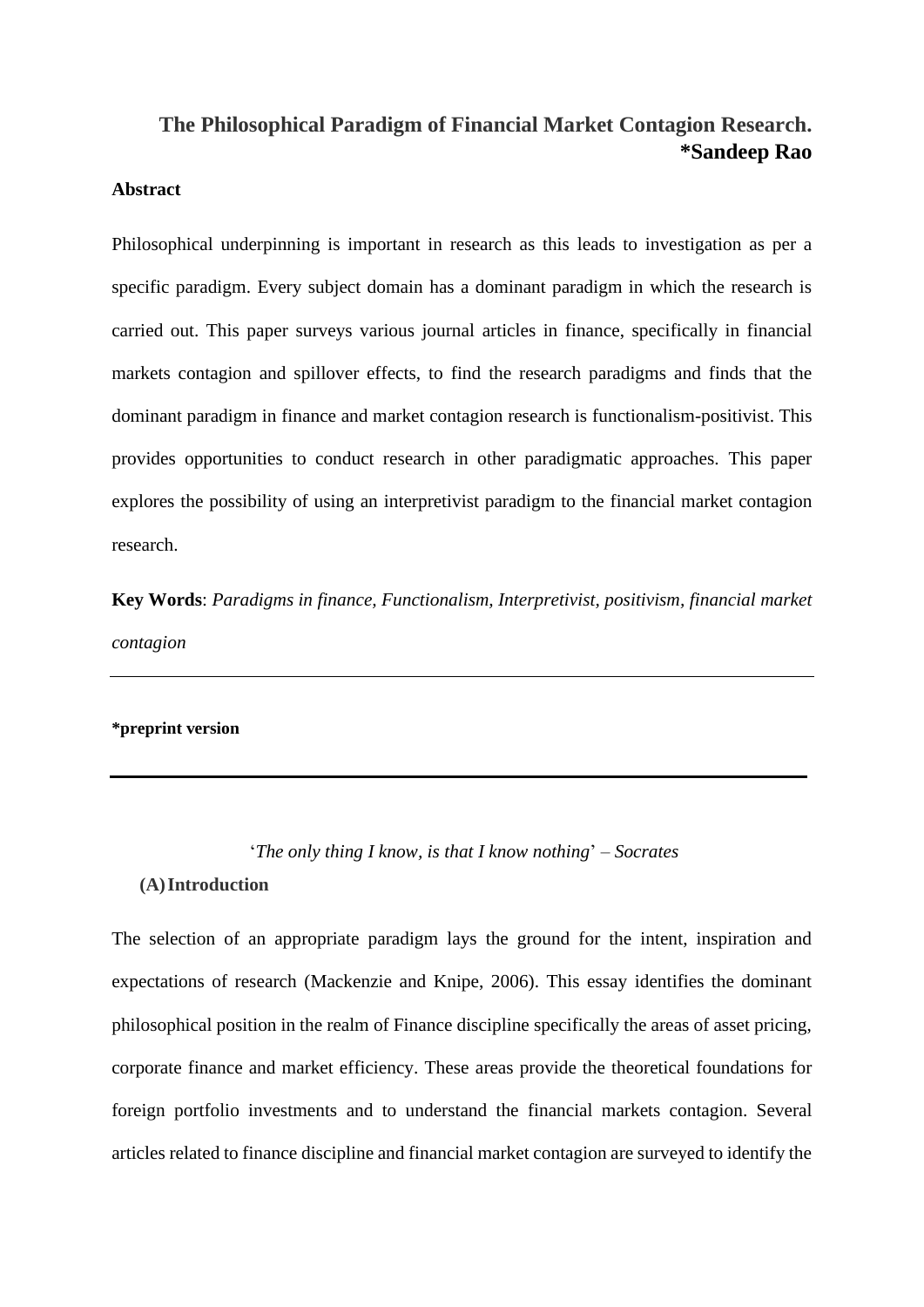philosophical underpinnings under which the research is carried out. This paper looks for the dominant paradigm in financial research specifically the area of financial market contagion. Further, this paper explores the possibility of conducting research in financial market contagion using interpretivist paradigm, a non-dominant paradigm in the discipline's research.

The origins of philosophical thoughts are quite interesting as they originated from mythological beliefs followed by the natural philosophers (Heraclitus, Parmenides, Thales, Anaximander, Anaximenes, Empedocles, Anaxagoras, Democritus, were all considered pre-Socratics) who were mainly concerned with the nature of the physical world. Around 450 B.C., the Sophists brought 'scepticism' into philosophy and they, basically, questioned as to whether the natural phenomenon were understood because of social induction? These critical enquiries led to social criticism. Socrates tried to show that there were universally valid and absolute norms, and finding these definitions were based on human reason alone (rationalism) (Gaarder, 1994). Rationalism is a philosophical view that knowledge is gained independently of stimulus from senses, and our concepts and knowledge is constructed purely on reason (Markie, 2017). Aristotle (384-322 B.C) challenged the platonic 'ideal forms' and opined that observation and categorisation lead to knowledge gathering. Following René Descartes, 'Rationalism' and 'Empiricism' became dominant in research. Empiricism states that knowledge is based on sensory experience (instead of innate ideas) and emphasizes empirically discovered evidence which is 'value-free'. Newtons's Scientific methods and empiricism influenced the present philosophical position of positivism. This brief discussion on the origins of the philosophy provides us theoretical perspectives in philosophy.

Etymology of 'Paradigm': It originates from the Greek word 'παράδειγμα' (paradeigma) which means model, example or pattern. Guba and Lincoln (1994) defines paradigm as a set of beliefs, accepted on faith, about the researcher's views of the world , its nature, his place in it and his relationship with it. Thus, a paradigm describes the ontological, epistemological and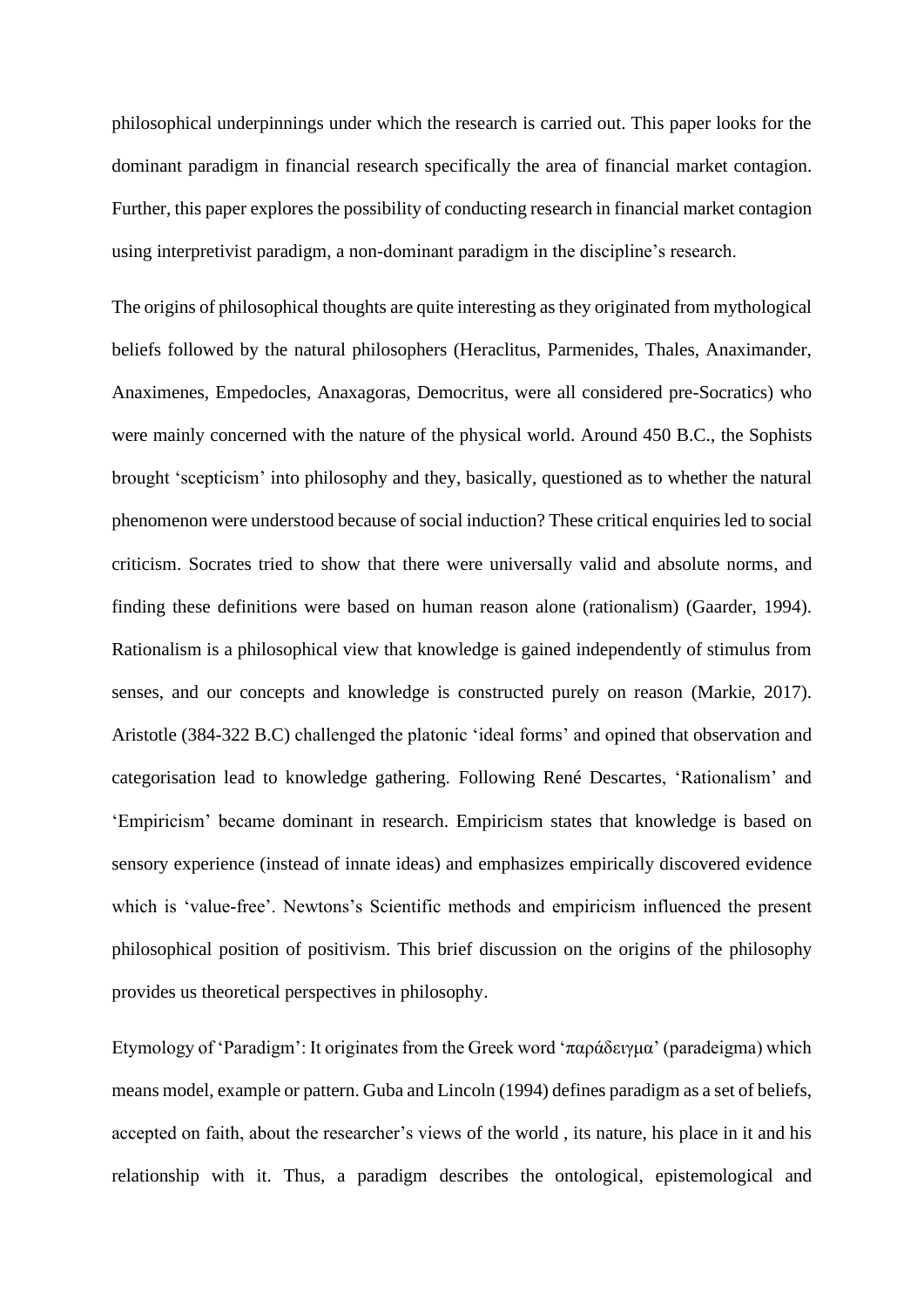methodological questions to the problem stated. Thomas Kuhn (1996) discusses that the common characteristics of 'how a research (scientific) is structured, approached and interpreted' as a paradigm. Subjectivity and Objectivity are the two approaches to the study of social science. This forms a continuum on which ontological, epistemological, human nature and methodologies vary (Morgan and Smircich, 1980). Table 1 shows some definitions of some of these terminologies constructed from O'Gorman (2008).

| Table 1 showing the terminologies relating to Philosophy |                                                                                                                                                                            |  |  |  |
|----------------------------------------------------------|----------------------------------------------------------------------------------------------------------------------------------------------------------------------------|--|--|--|
| <b>Term</b>                                              | <b>Meaning</b>                                                                                                                                                             |  |  |  |
| Ontology                                                 | It is the metaphysical study about the reality, the question of what is the truth                                                                                          |  |  |  |
|                                                          | and what is the nature of being?                                                                                                                                           |  |  |  |
| Epistemology                                             | It is the metaphysical study of how knowledge is known, what constitutes it                                                                                                |  |  |  |
|                                                          | and how it is understood.                                                                                                                                                  |  |  |  |
| Methodology                                              | "The study and application of methods."                                                                                                                                    |  |  |  |
| Deduction                                                | It is a priori argument. The knowledge is gained by way of arriving at a proof                                                                                             |  |  |  |
|                                                          | by the way of different evidences about a hypothesis.                                                                                                                      |  |  |  |
| Induction                                                | It is a posteriori argument, in which the knowledge is derived using                                                                                                       |  |  |  |
|                                                          | empirical investigation.                                                                                                                                                   |  |  |  |
|                                                          | $\sim$ $\sim$ $\sim$ $\sim$ $\sim$ $\sim$ $\sim$ $\sim$<br>the contract of the contract of the contract of the contract of the contract of the contract of the contract of |  |  |  |

Source : Constructed from O'Gorman (2008) in the book "Mapping research methods" (O'Gorman and MacIntosh, 2015), page 54

Table 2 shows Four paradigms namely Functionalist, Interpretive, Radical structure and

Radical humanist as identified by Burrell and Morgan (2005).

| Table 2 showing the four major paradigms |                                                                                |  |  |  |
|------------------------------------------|--------------------------------------------------------------------------------|--|--|--|
| Paradigm                                 | The philosophy                                                                 |  |  |  |
| Functionalism                            | Its approach is to search for rational elucidations of social affairs with a   |  |  |  |
|                                          | highly pragmatic orientation. The emphasis is on generating knowledge          |  |  |  |
|                                          | based on problem oriented approach, that is to find practical solutions to the |  |  |  |
|                                          | problems at hand.                                                              |  |  |  |
| Interpretivist                           | Its approach is to seek explanations based on human consciousness and          |  |  |  |
|                                          | subjectivity. A researcher tries to generate knowledge from his individual     |  |  |  |
|                                          | perspective rather than just observing as a detached observer. It sees the     |  |  |  |
|                                          | social world as a process emerging out of the human interpretations and        |  |  |  |
|                                          | involvement.                                                                   |  |  |  |
| <b>Radical Humanist</b>                  | This approach is based on Sociology of radical change. It has a subjectivist   |  |  |  |
|                                          | approach to beliefs, which emphasizes the importance of surpassing the         |  |  |  |
|                                          | confines of existing social provisions/norms.                                  |  |  |  |
| Radical Structuralist                    | This approach is also based on Sociology of radical change but, It has a       |  |  |  |
|                                          | objectivist approach to beliefs.                                               |  |  |  |

Source : Constructed from Burrell and Morgan (2005)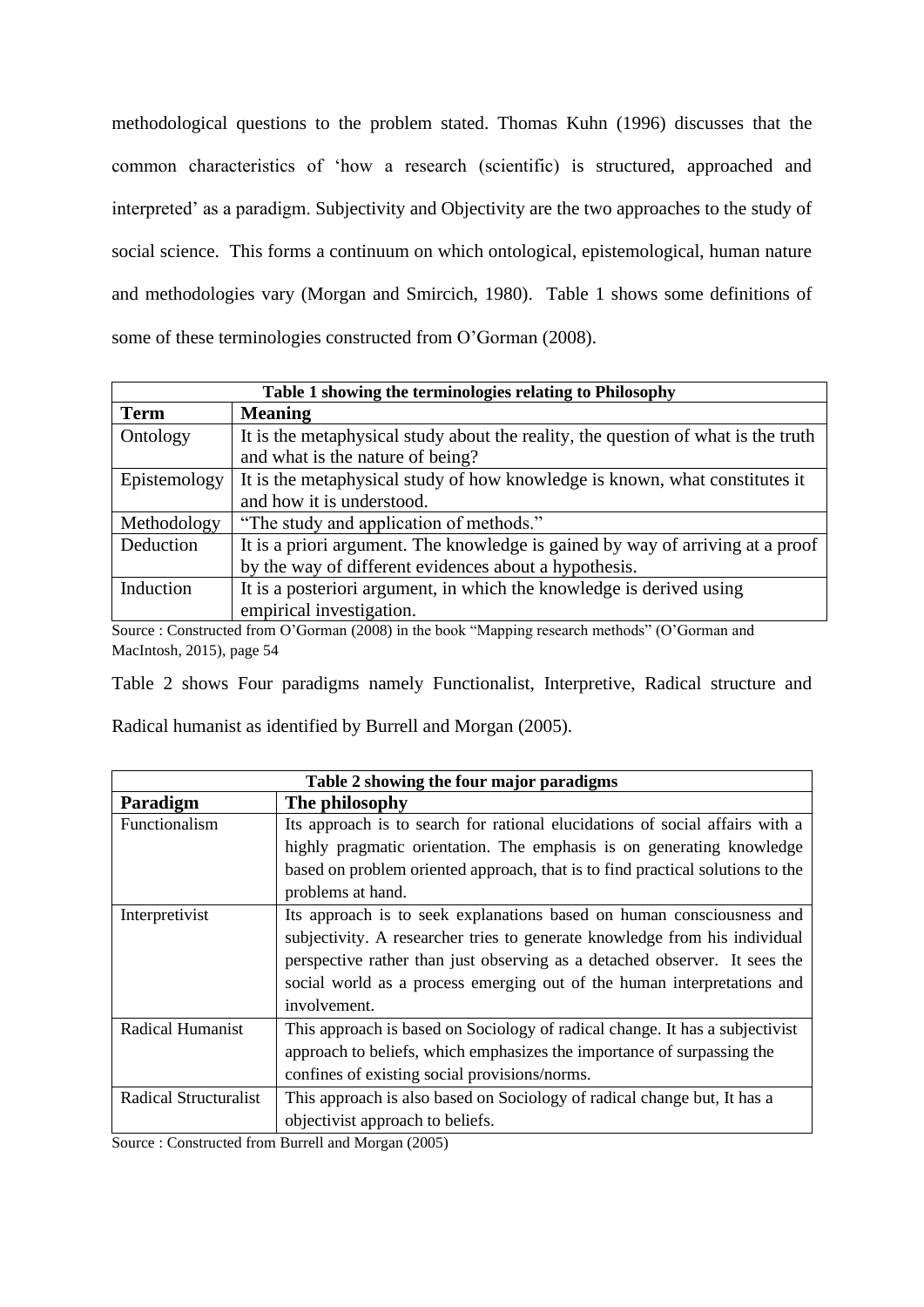Paradigm, is defined as follows, and I quote (Harré, 1987), "A combination of a metaphysical theory about the nature of the objects in a certain field of interest and a consequential method which is tailor-made to acquire knowledge of those objects."

Hitherto, this paper has discussed about the general theoretical perspectives to philosophy and its paradigms. The following sections discusses, the Dominant paradigm in Finance (B), Paradigmatic position of in Market contagion research (C), Other paradigms in Finance (D), Interpretivist approach to Market contagion (E) and Conclusion (F).

### **(B)The Dominant paradigm in Finance**

The Research in finance can be broadly classified into study of corporate finance and financial markets. Findings in these researches has provided inputs for bringing change in the industrial practices, policy regulations and in understanding the causal effects of variety of market variables under study. A large body of research in finance involves developing theories, stating hypothesis and building models around them which are then empirically tested.

'Philosophy of science' and 'theory of society' are the foundations on which finance theories are developed (Ardalan, 2003). Until the late 1980s 'rational behaviour', 'perfect market' and 'free information availability' were the keystone ('ideal' assumptions) of major financial theories. When an investor/ decision maker seeks maximisation of his utility defined over a number of arguments, he is said to have 'behaved rationally' (Ryan, 2002). Perhaps, these assumptions resemble the 'Platonic realism' as explained by Plato's theory of Forms/ideals. Asset pricing (Merton, 1975, Black and Scholes, 1973), portfolio construction (Markowitz, 1952, Sharpe, 1964, Ross, 1976), investment decisions, capital structure and cost of capital (Modigliani and Miller, 1958), efficient market hypotheses (Malkiel and Fama, 1970) are some of the major theories in finance based on which legion of empirical work has been conducted. New age financial theories are mostly based on realism and 'Walrasian general equilibrium'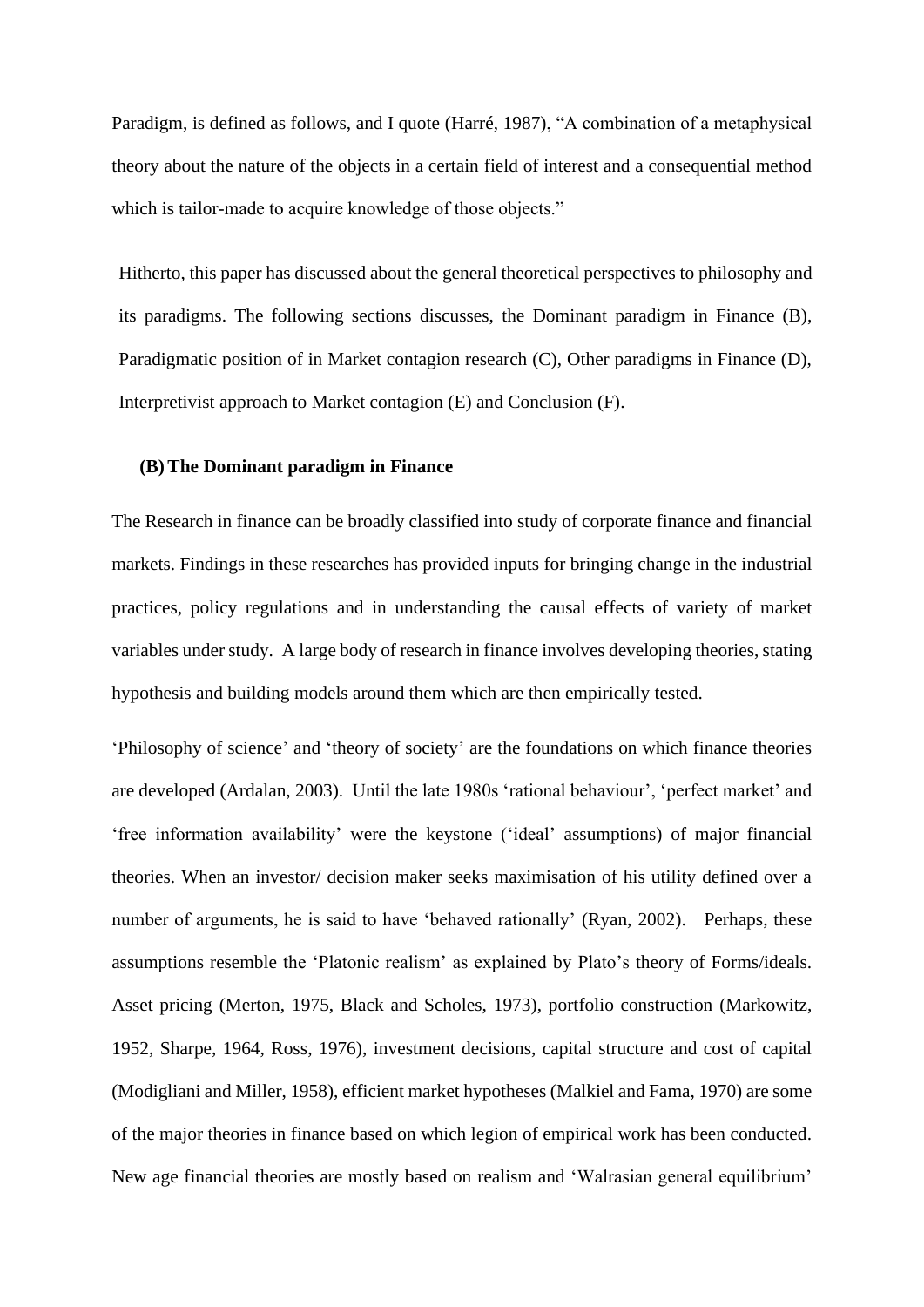with research using scientific methodology under positivism (Findlay and Williams, 1980). Realism is the ontological view of what we know and that, reality is independent of human perceptions.

Nevertheless, empirical study provided evidence of several anomalies in the theories that could not be explained with the aforesaid assumptions alone. This is because of the abstraction of the real world in formulating these theories. Thus, in the 1980s, researchers started looking at theories based on '*irrational behaviour*' (Shefrin and Statman, 1985, Bondt and Thaler, 1985), '*imperfect markets*'(Reynolds, 1938, Levy, 1978, De Long *et al.*, 1990, Amihud and Mendelson, 1986, Jensen and Meckling, 1976) and explanations of theory of firm based on managerial behaviour and ownership (Jagannathan and Wang, 1996). In imperfect markets information flow may not be free to all investors, returns and asset prices may be influenced by random noise trading

Following LeRoy and Porter (1981) and Thaler (1993), the question of whether mass psychology was an important factor behind the stock valuations in the market was asked by Shiller (1984). This line of thought is a shift in the dominant metaphorical structure, however, debates are mostly with in these structures and no clear shift from functionalist paradigms are observed. "A metaphor serves to generate an image for studying a subject. This image provides the basis for detailed scientific research that attempts to discover the extent to which features of the metaphor are found in the subject of inquiry" (Ardalan, 2003).

In their exploratory analysis, McGoun (1992), Kavous Ardalan (2000, 2001, 2003, 2004, 2007), Gendron and Smith-Lacroix (2015), find that core of finance research (Theories, PhD program, Conferences, Journals) lack diversity in paradigms and is dominated by the *functionalist paradigm*.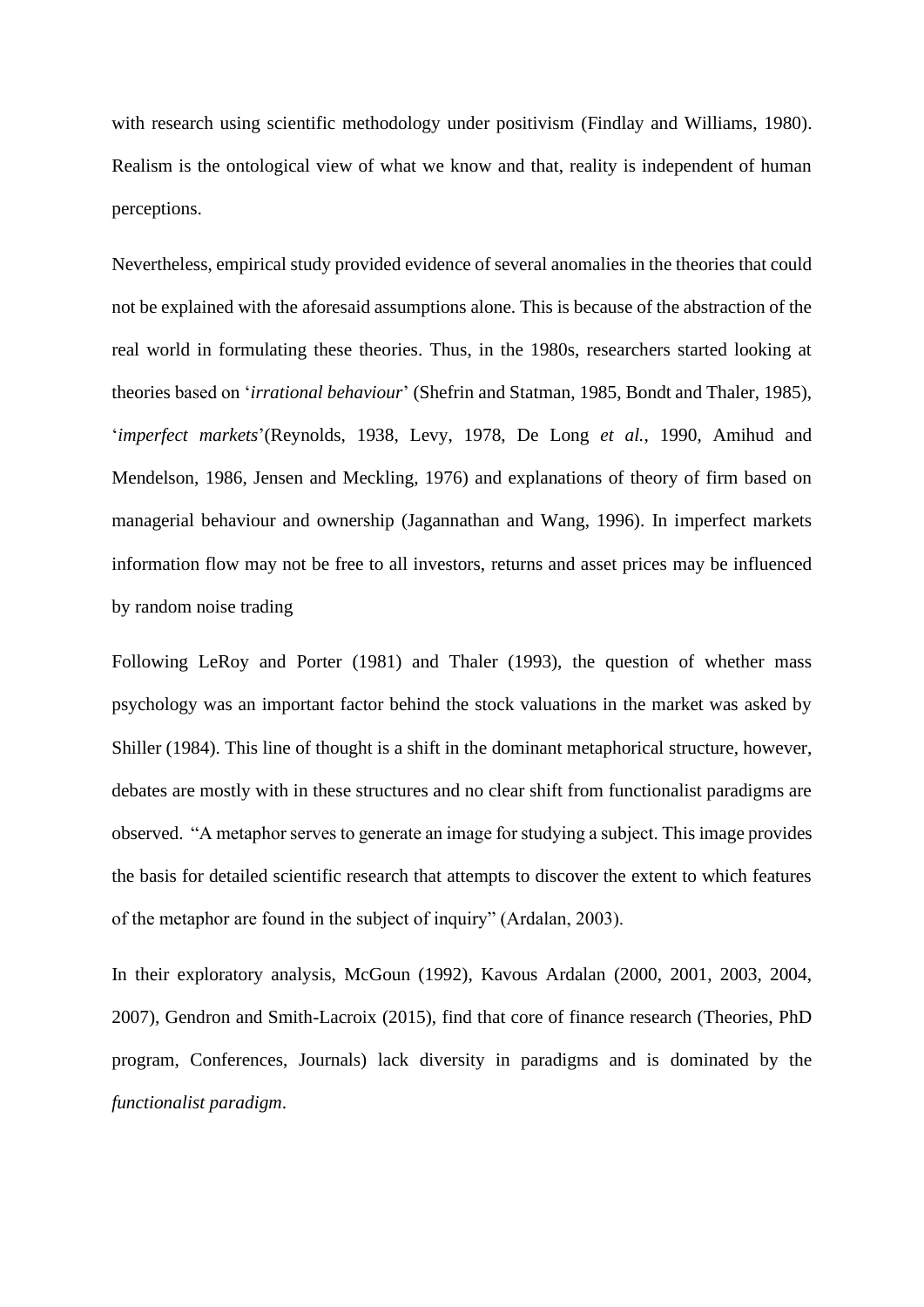Positivist paradigm focuses on facts, looks for causality and fundamental laws by reducing phenomena to its simplest elements. Emphasis is on formulating hypotheses and testing in order to operationalise concepts so that they can be measured (O'Gorman and MacIntosh, 2015).

The general paradigmatic structure of research in finance is as follows

- *Ontology* Financial research is inclined towards objectivism (Ryan, 2002, Jayne, 2010). Objectivism is seeing the world as a concrete structure (Morgan and Smircich, 1980) and it is external to the researcher (Mark Saunders, 2015).
- *Epistemology* Social science research epistemologies are Positivism, Critical Realism<sup>1</sup>, Action Research and Interpretivism (O'Gorman and MacIntosh, 2015). Most of the research in finance tends towards use of precise and highly specific data for analysis, and use of scientific method (systematic observation, collection of data, developing theories and testing hypothesis) for deduction. Probably, that is why 'positivism' is more popular. According to O'Gorman and MacIntosh (2015), objective ontology typically concur well with positivist epistemology.
- *Human Nature –* Under the cause and effect mechanism, every individual interact with one another and with the society (Bettner,McGoun and Robinson, 1994)

# • *Methodology*

The finance literature recognises 'models' which are abstractions of reality after continuous refinement and validation. Thus, according to Ryan, Scapens and Theobold (2002), the dominant methodology in finance is Lakatosian<sup>2</sup>, in which there is focus on model building, and testing. A set of independent (explanatory) variables, the construct of the model and its predictive implications defines the model's theoretical scope (Ryan, 2002).

▪ *Negative heuristics* - Research in financial discipline started with universal generalised theoretical models based on behaviour limiting assumptions like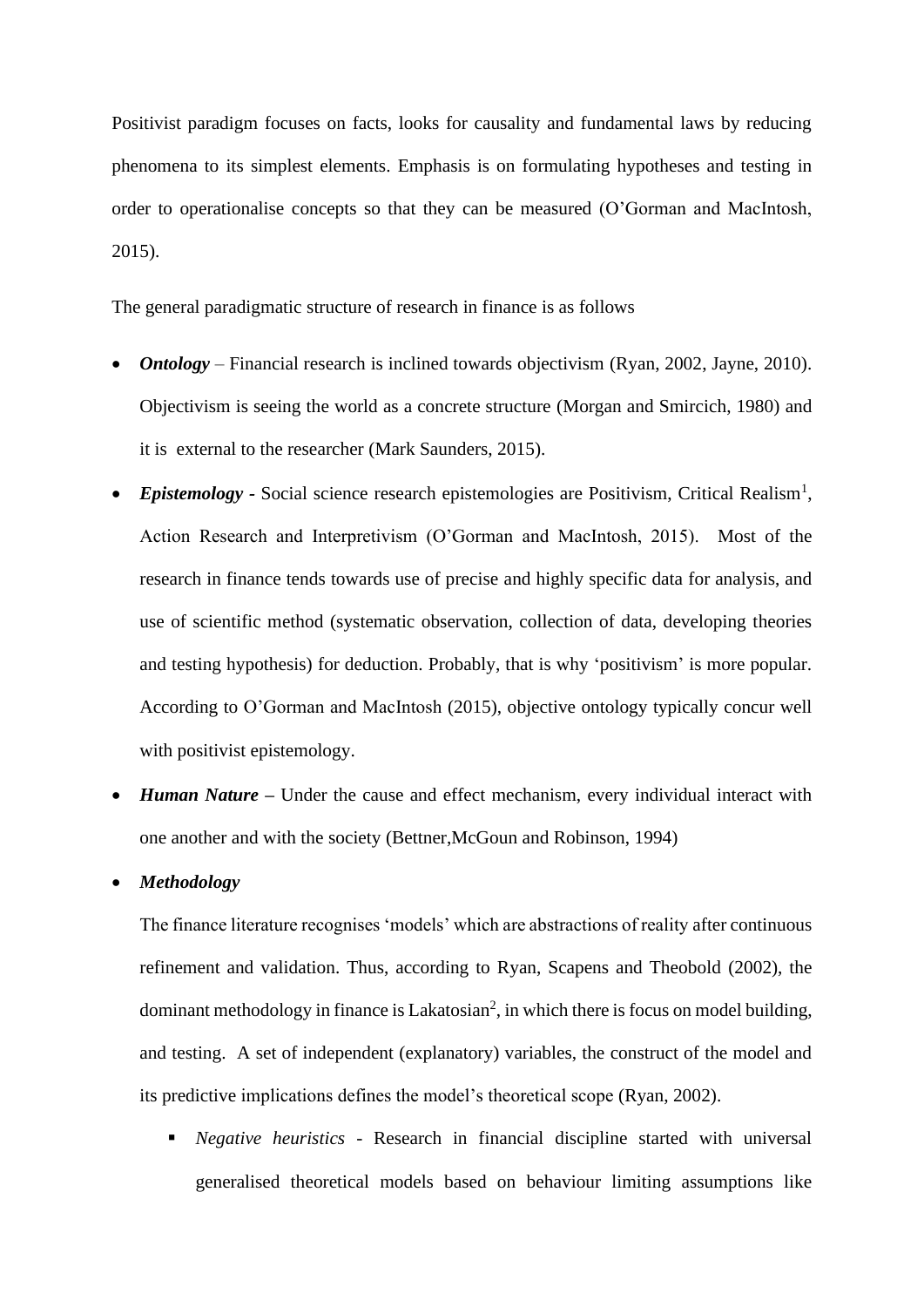rationality, market efficiency, free information availability. These are highly unlikely assumptions, but suits well to build the basic model to explain the phenomena.

- *Positive heuristics* Anomalies discovered in empirical research using the models are considered to provide new dimensions to refine the model further. Thus, competing models are developed either by curtailing the assumptions or with new assumptions. This is seen widely in asset pricing and portfolio optimisation theories.
- *Method* Literature shows 'Nomothetic method' which focuses on creation of generalisation of laws and use of scientific methods to obtain 'objective' knowledge is the dominant method in finance. There have been attempts to use the idiographic approach, which focuses on the individual agent/ investor/ firm. General rule may not be applicable because idiographic approach takes the view that every individual is different (example: how a specific FPI may react to reconstructing his portfolio may not be based on the generally accepted norms).
- Deductive reasoning seems to be the motivation behind most of the methods used in financial research, however, Lakatosian positive heuristics in literature tends to lean towards the opinion that methods used may also be motivated by abductive reasoning.

The literature review presented above and the table 3, which tabulates a list of articles surveyed for this essay (major financial theories, topics on foreign portfolio investments and financial market contagion) support the argument that functionalist paradigm is the dominant paradigm in finance research, even though a minority of articles have adopted other approaches.

|      | <b>Table 3: Articles in Finance Research</b> |                                         |               |  |  |  |
|------|----------------------------------------------|-----------------------------------------|---------------|--|--|--|
| Slno | Subject area                                 | Author/s (year)                         | Paradigm      |  |  |  |
|      | Asset pricing                                | (Merton, 1975, Black and Scholes, 1973) | Functionalism |  |  |  |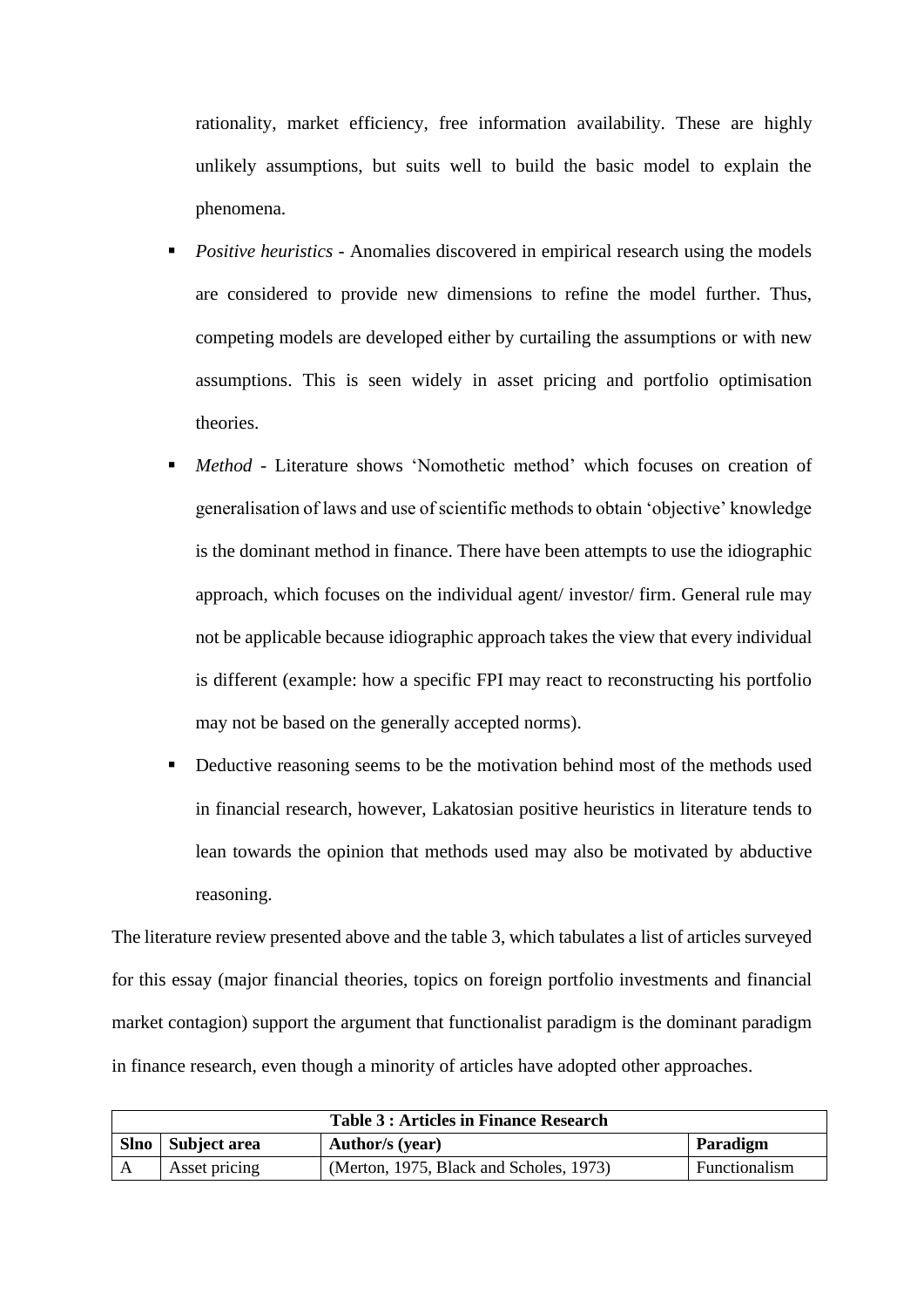| $\, {\bf B}$ | Portfolio                  | (Markowitz, 1952, Sharpe, 1964, Ross, 1976,      | Functionalism    |
|--------------|----------------------------|--------------------------------------------------|------------------|
|              | construction               | 1980)                                            |                  |
| $\mathbf C$  | Investment                 | (Modigliani and Miller, 1958, Fama, 1978,        | Functionalism    |
|              | decisions, capital         | Weston, 1963)                                    |                  |
|              | structure and cost of      |                                                  |                  |
|              | capital                    |                                                  |                  |
| D            | <b>Efficient</b> market    | (Malkiel and Fama, 1970, Fama, 1991, Shanken     | Functionalism    |
|              | theories                   | and Smith, 1996)                                 |                  |
| E            | <b>Agency Theory</b>       | (Jensen and Meckling, 1976)                      | Functionalism    |
| $\mathbf F$  | Dividend theory            | (Miller and Scholes, 1978)                       | Functionalism    |
| $\mathbf G$  | <b>Investment Analysis</b> | (Donnell, Kramar and Dyball, 2013)               | Critical realism |
| H            | Theory of economic         | (Maali and Jaara, 2014)                          | interpretivist   |
|              | reality                    |                                                  |                  |
|              | Foreign portfolio          | (Vihang Errunza, 2001, Acharya, Anshuman and     | Functionalism    |
|              | flows and effects on       | Kumar, 2016, Anwar and Sun, 2015, Amiram,        |                  |
|              | market and firm            | 2012)                                            |                  |
| $\mathbf I$  | International              | (Vihang Errunza and Losq, 1985, Vihang R.        | Functionalism    |
|              | Finance                    | Errunza and Miller, 2000)                        |                  |
| $\mathbf{J}$ | FDI Effects                | (Barbopoulos et al., 2014, López-Duarte and      | Functionalism    |
|              |                            | García-Canal, 2007) (An, 2012)                   |                  |
| $\rm K$      | Contagion, crisis          | (Bowe and Domuta, 2001, Calvo and Mendoza,       | Functionalism    |
|              | and spillover effects      | 2000, Jeong and Kim, 2010, Yaha, Singh and       |                  |
|              |                            | Rabanal, 2017, Meyer and Sinani, 2009, Cai, Tian |                  |
|              |                            | and Hamori, 2016, Changqing et al., 2015,        |                  |
|              |                            | Cipriani, Gardenal and Guarino, 2013, Jung and   |                  |
|              |                            | Maderitsch, 2014, Mollah, Zafirov and Quoreshi,  |                  |
|              |                            | 2014)                                            |                  |
| L            | <b>Stock Market</b>        | (Jonathan, 2012)                                 | Interpretivist   |
|              | reaction                   |                                                  |                  |
| M            | FPI implications on        | (Sebastian Ofumbia, 2008, Jacob, 2013, Todea and | Functionalism    |
|              | macro-economic             | Plesoianu, 2013, Khan and Banerji, 2015)         |                  |
|              | factors                    |                                                  |                  |

# **(C)Paradigmatic position of in Market contagion research**

With growing capital market integration, we observe that the world's major stock markets have a correlation in their directional movement. However, in this vector, the magnitude of changes may be different. While this is an observation, empirical studies based on actual stock market data have been analysed by various authors.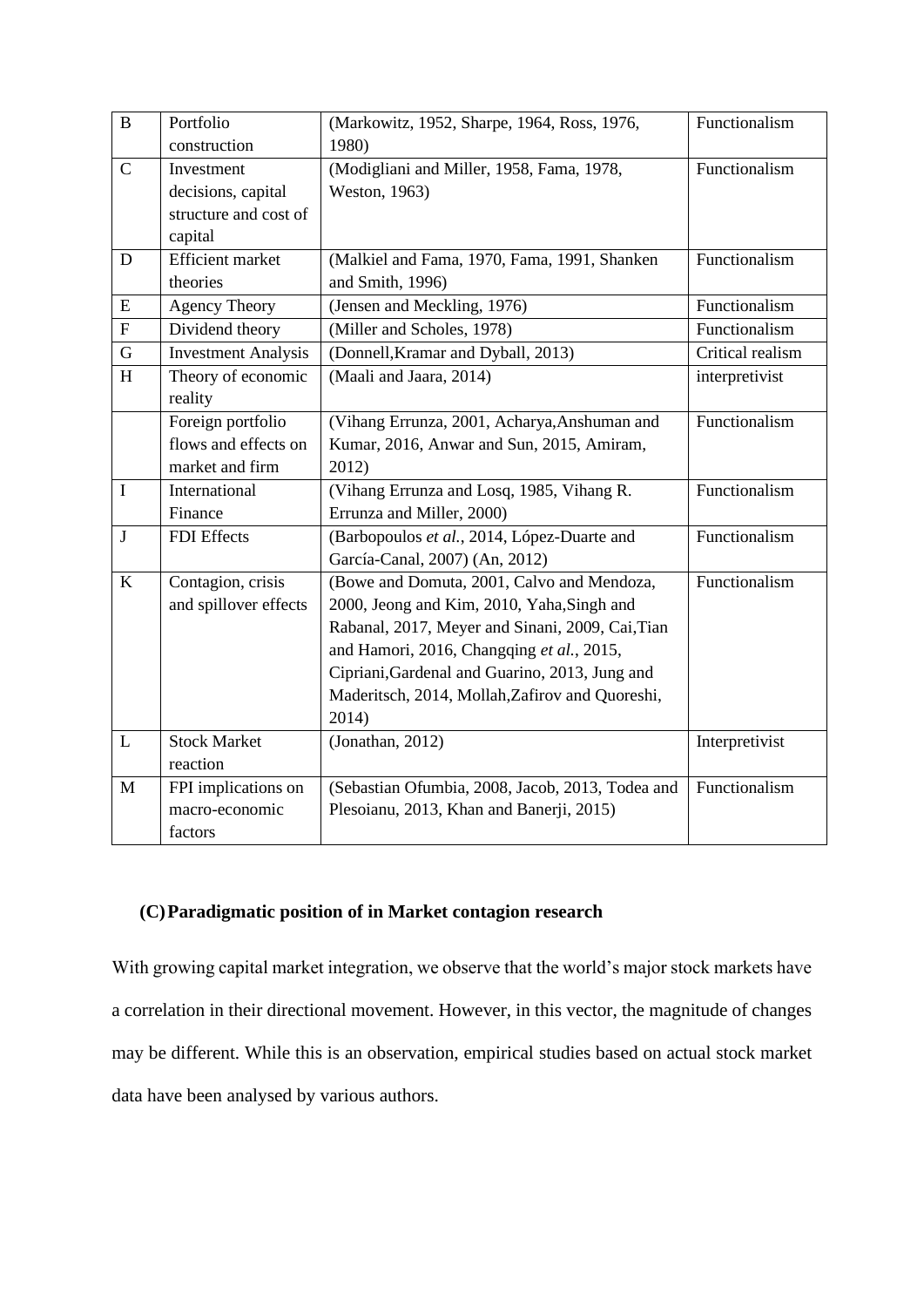The Market contagion effect is the spreading of the disturbances and volatility in asset returns from one market to another. The greater the integration of the world capital markets, higher is the velocity and magnitude of the contagion. The Sensitives of the market to the shared macroeconomic risks and the information asymmetry influences the severity and trend of the contagion (Kodres and Pritsker, 2002). Emerging markets have higher levels of information asymmetry, therefore the contagion effects are more severe on these markets (Lhost, 2004).

Foreign Portfolio Investment (FPI) is investment by non-residents in various financial securities including shares, bonds, convertible securities and others. Studies have provided different theories on the determinants of FPI (Goncalves and Eid, 2016, Garg and Dua, 2014, Roque and Cortez, 2014, Kim,Sung and Wei, 2011). With growing market integration the flow of capital both into primary and secondary markets across border have resulted in implications on liquidity, and other macro factors. There is also a large body of literature to provide evidence on the market integration (Aalto, 2014, Hertel,Ramankutty and Baldos, 2014, Berger and Pozzi, 2013). Various studies have also been conducted to access the impact of macro events on financial markets and general economy specifically to analyse financial markets contagion.

There is a legion of research within the domain of financial markets volatility and contagion (Tai, 2003, Dungey *et al.*, 2006, Dooley and Hutchison, 2009, Coudert, 2010, Suliman, 2011, Rafaqet and Muhammad, 2012, Verma and Mahajan, 2012, Bouaziz,Selmi and Boujelbene, 2012, Celık, 2012, Del Brio,Mora-Valencia and Perote, 2014). Kenourgios and Padhi (2012) investigated the information transmission during Asian, Russian and Argentine crisis, studies on the 2008 sub-prime crisis impact on the Indian stock markets (Ali ,Afzal and June, 2012, Verma and Mahajan, 2012, Dooley and Hutchison, 2009). UNIDO (working paper 2006) has examined important transmission channels, whereas Bartram and Söhnke M. (2007) have quantified the global banking system's systematic failure.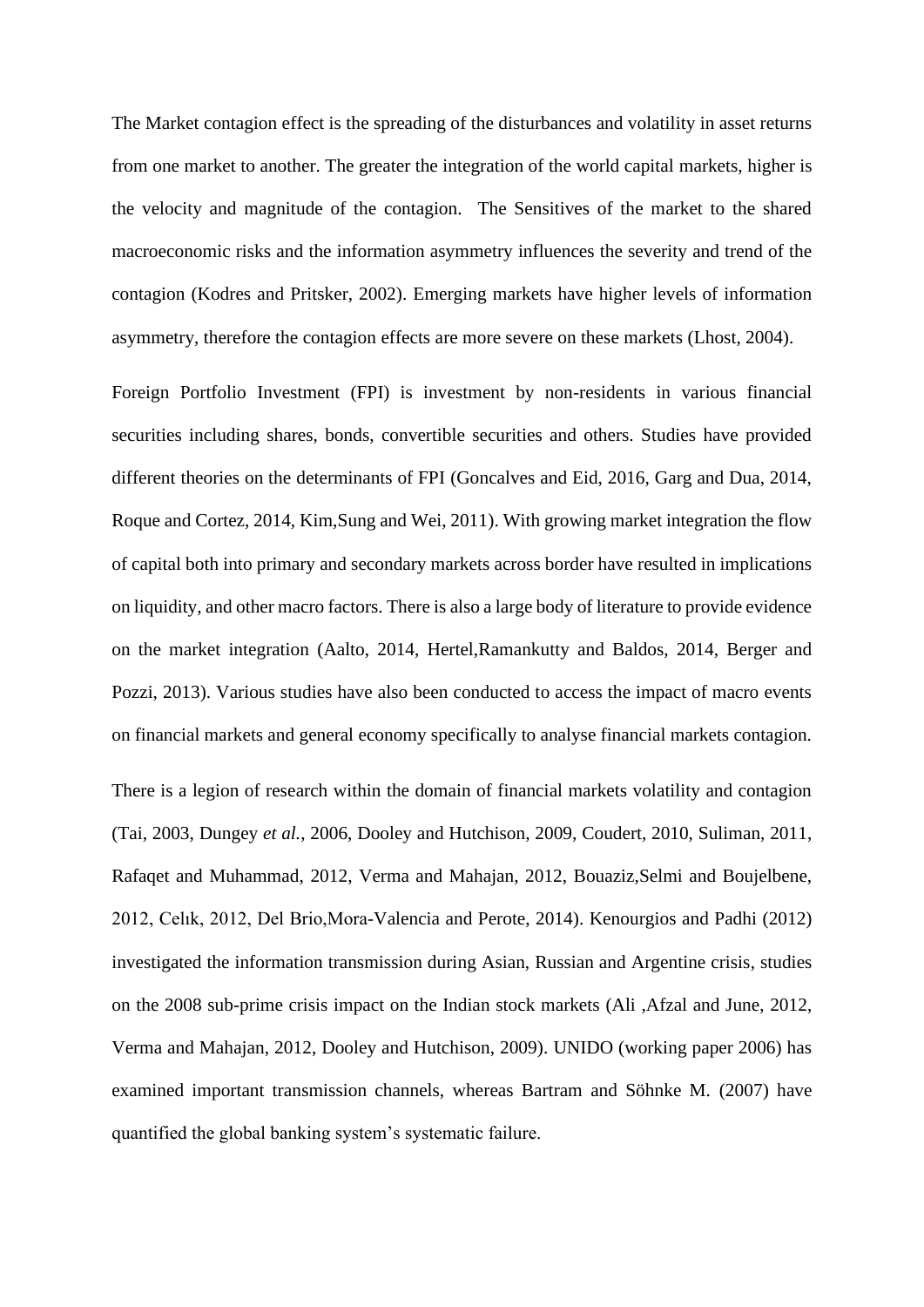The effect of contagion is not limited to the equity market, but literature shows that there is existence of contagion of crisis on Bond Markets (Bianconi,Yoshino and Machado de Sousa, 2013, Dungey *et al.*, 2006); Future Markets (Tai, 2003); CDS Markets (Coudert and Gex, 2008), foreign exchange markets (Celık, 2012). The large country effect, contagion and spillover effects in the Gulf Cooperation Council economies (Suliman, 2011), VaR performance during the 2008 crisis and sovereign debt crises (Del Brio,Mora-Valencia and Perote, 2014).

Market contagion research (also see I, J, K, M in table 3) approaches are mostly based on Functionalist paradigm with positivist Epistemology. The financial markets are systematic with defined set of rules and regulations. Information flow from one market to another, or from corporate to the investors, determines the inputs for investment and portfolio decisions. The data related to financial market micro and macro economic variables are usually considered with objectivism, as it is, without any involvement, interpretation or interference from researcher's point of view.

To understand the implications of the foreign portfolio investment it is required to establish the causal effects between the various observable data on the dependent variables (ontology). Positivism approach (epistemology) means that the financial markets and conditions are concrete, and the meanings are identified and measured using scientific empirical methods. This is done through systematic scientific approach or formulating hypotheses collection of data and testing the hypothesis based on a suitable model (Methodology). The above requires a functionalist philosophical approach with positivism and the methodology using various research methods which tilts towards quantitative techniques of measurement and using inferential deduction of reasoning.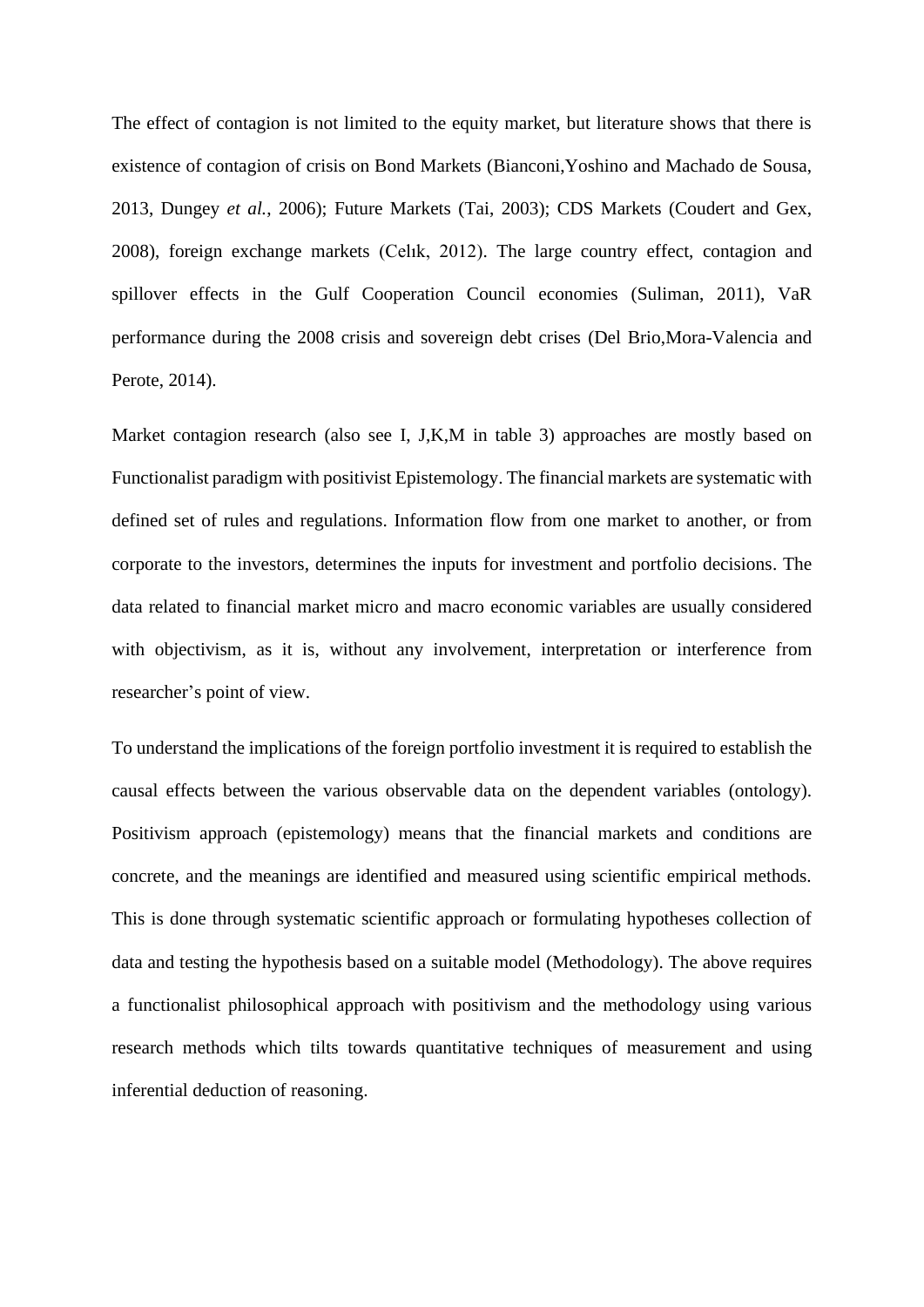Most of the studies in the literature are conducted using research methods involving econometric methods like ARCH, GARCH, ARMA, Multivariate co-integration method (Kasa, 1992), Johansen's (1988) co-integration framework, Dynamic conditional correlations of Engle (2002), heat map tool developed by the IMF ('Global Financial Stability Report: Financial Stress and Deleveraging Macrofinancial Implications and Policy', 2008, 'Global Financial Stability Report: Responding to the Financial Crisis and Measuring Systemic Risk', 2009), Dynamic Conditional Correlation GARCH (Cho and Parhizgari, 2008, Celık, 2012), Mutually exciting jump processes (Aït-Sahalia,Cacho-Diaz and Laeven, 2015), univariate approach of modelling volatility (Oberholzer and Venter, 2015), the Johansen's test and Granger tests, VECM (Vector Error Correction Model) to find out the long run and the short run causal relationship among variables (Masih and Masih, 1999, Jayech, 2016, Vortelinos, 2016) and the market returns for shocks can be studied with the help of impulse response function (de Braganca,de Sales Pessoa and Rocha, 2014, Jin and An, 2016).

Most of these research methods try to establish the causal and transmission channels rather than ex-post implications. They try to model the market movement's trend, causes of FPI and extent of market integration. Other literatures focus on the FPI implications on macro factors like capital formation (Sebastian Ofumbia, 2008), Volatility (Jacob, 2013), informational efficiency (Todea and Plesoianu, 2013), and impact on economy and society (Khan and Banerji, 2015).

Randomised trials are the most scientific research method that can be employed, however their effectiveness in behavioural sciences which has variables that may change in long term are limited (Price and Dahl, 2012) . According to Price and Dhal (2012), 'The ''natural experiment'' approach, a quasi-experimental method commonly used by researchers these days, exploits settings in which there is naturally occurring variation that "randomly" influences the amount and type of media that individuals are exposed to.'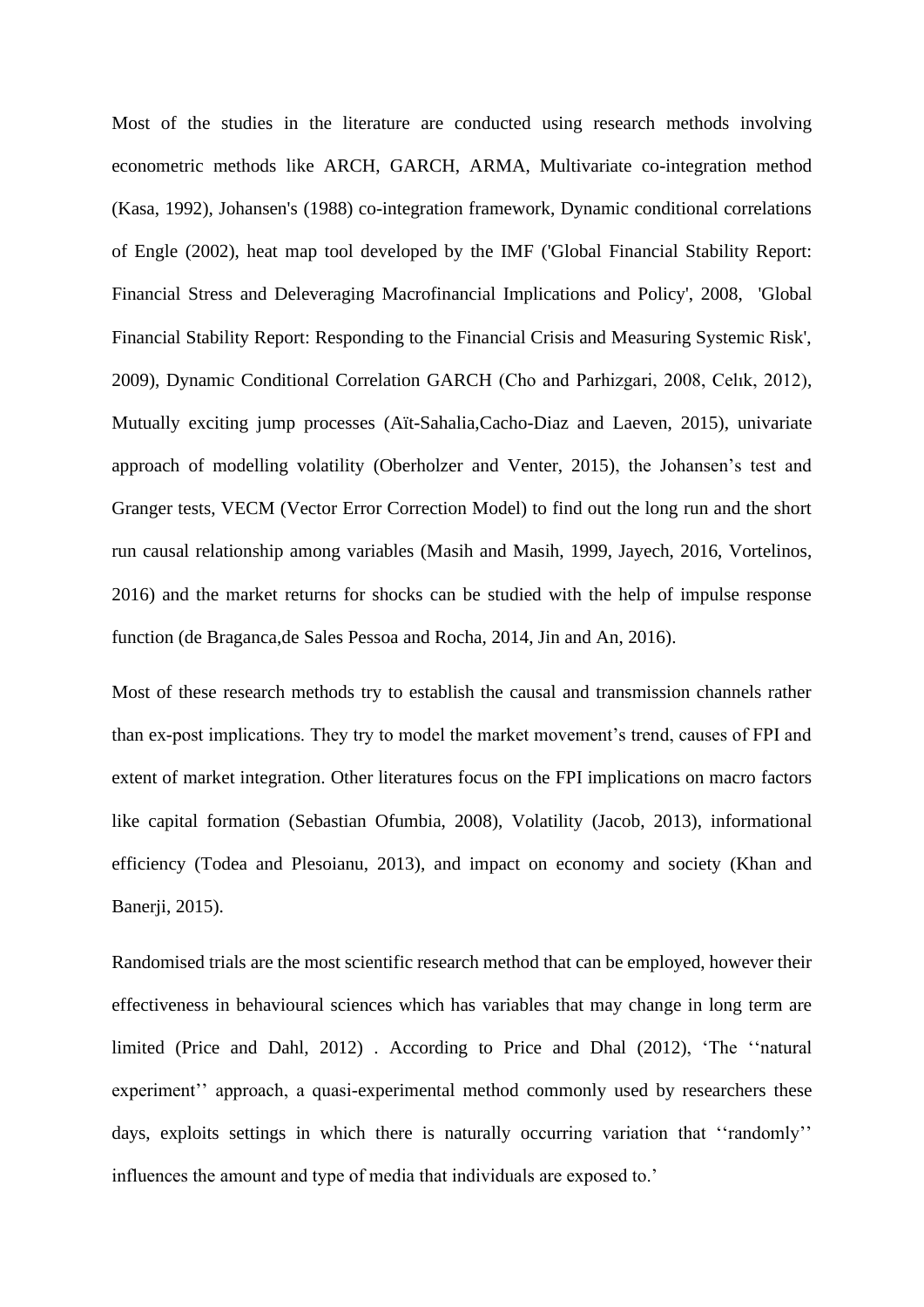Shock-based causal methods otherwise natural experiments are used by several research articles in corporate finance (Atanasov and Black, 2016). According to their research 'shocks', which are exogenous, can be used to distinguish between the treatment and control groups providing credible impact information by assessing the counterfactuals using methods like Difference-in-Difference (DiD), Regression Discontinuity designs (RD), Instrumental Variables (IV) and Event Studies (ES).

It is observed that, typically, a researcher seeks explanations of market contagion occurrences by understanding the equilibrium and the stability of the financial markets. Models are constructed to reflect the aggregate characteristics of the market determined by the constituent variable units. Thus, the research approach of positivism (epistemology), Determinism (Human Nature) and Nomothetic methods, predominantly used by most of the research in financial markets contagion concurs well with Functionalism philosophy.

#### **(D)Other paradigms in Finance**

Ardalan (2001) talks about recognising the diversity in research paradigms to enrich the knowledge via other dimensions rather than a single constrained approach of Functionalism. Along with Weir (2013), he criticises the current research skew towards funtionalism has made the finance research more myopic.

In their paper, Bettner, Robinson and McGoun (1994), discuss about various research publications using different methodological approaches like Grounded theory, case studies, Ethnographic analysis, Action research and Historical techniques. Ardalan (2001) lists Baker and Wruck (1989), Lintner (1956), O'Barr and Conley (1992) and others as using interpritivst research paradigm. He also emphasises that the Radical humaist and Radical structuralist research paradgms are non-existant (Ardalan, 2001, 2004).

Even though the research on behavioural finance considers human psychology in analysing the effects in financial markets, as in Saunders (1993), these are mostly methodological shifts and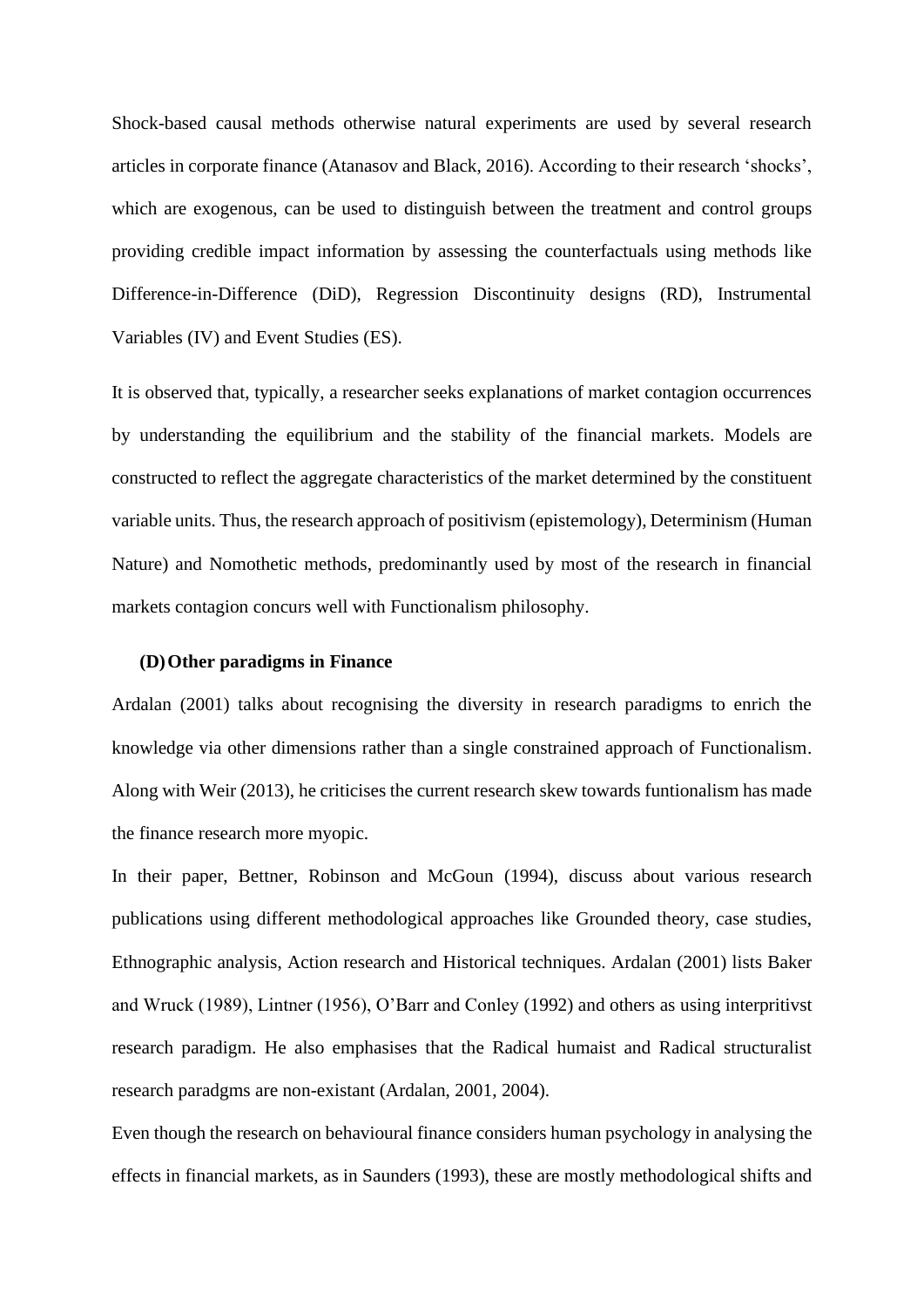not fully explored under interpretivist paradigm. Infact, widely known as father of behavioural economics, Thaler stated that 'the behavioural finance was nearing its end' as the current research incorporated behavioural reponses in their models (Richard Thaler, 1999).

In the closely related field of accounting, studies using structuration theory by Giddens are classified as interpritivist. Maali and Bassam (2014) use interpretivist paradigm to construct 'economic reality'. Accounting concepts and theories are widely used as an integral part of research in Finance. Accounting provides substantial data inputs required for corporate accounting and other investment analysis

In their paper Donnell, Kramar and Dyball (2013) explore and identify the challenges in applying 'Critical Realist' epistemological viewpoint to investment analysis. Jaune Bisman  $(2010)$  provide a detailed discussion of using critial realism<sup>2</sup> in accounting research.

### **(E) Interpretivist approach to Market contagion**

Under the global financial system where large cash flows occur between different economies through multinational commercial banks, hedge funds, international portfolio management schemes, asset management companies and others, the financial contagion can spread rapidly during and post crisis. Especially with cross border obligations and claims created through various derivatives, credit default swaps, CDO and other structured financial products, the spread of contagion can even affect economies which are remotely related to a crisis. Large capital outflows leading to systemic failures has resulted in global recessions particularly the emerging economies.

Failure of various financial intermediaries often lead to liquidity crisis, which in turn has a dominos effect resulting in bankruptcies across industries, unemployment, inflation, devaluation of currency etc. Thus, Financial contagion has become a major inducement for regulators and government bodies to reassess their policies towards capital flow restrictions,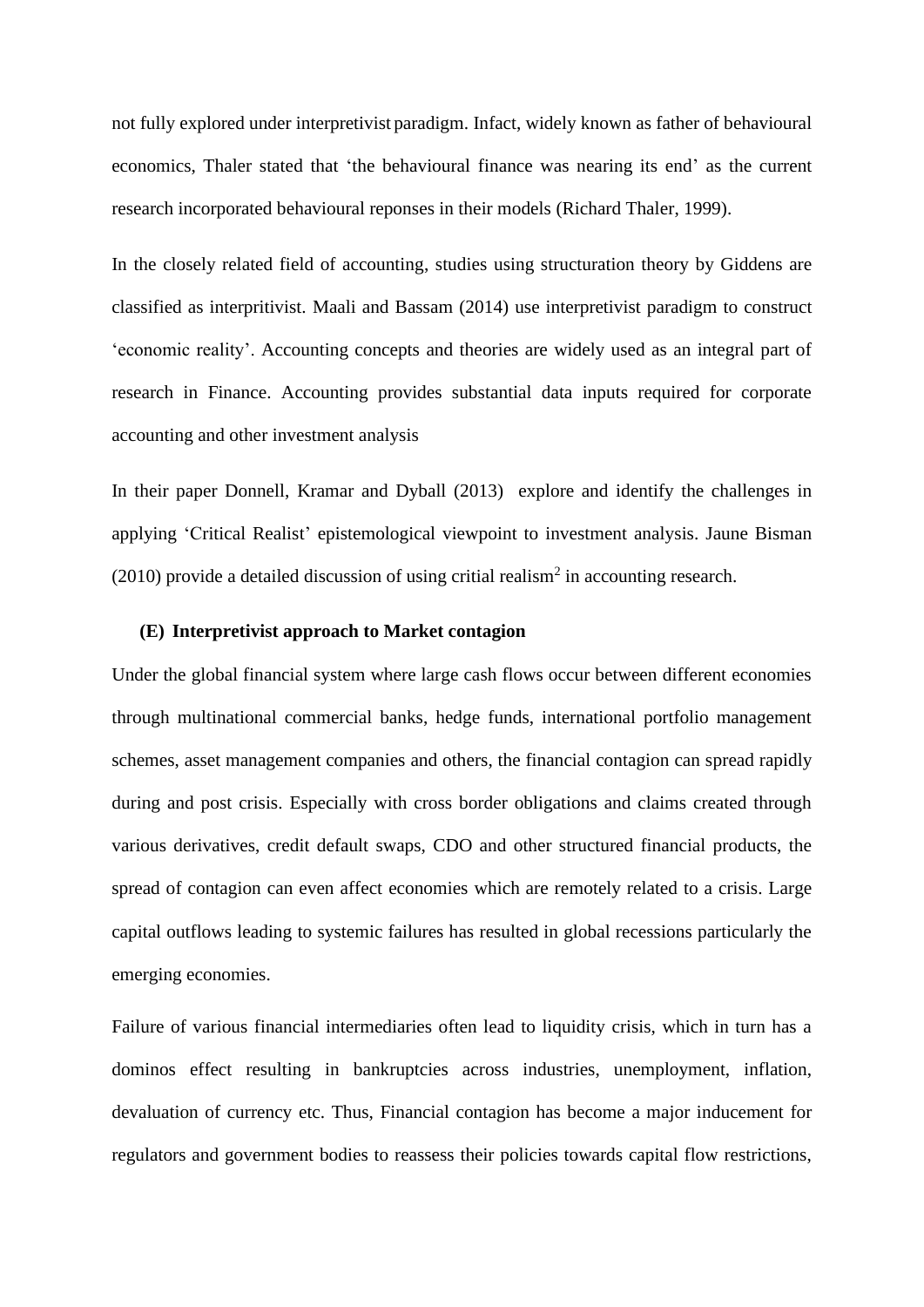market regulations, monetary and fiscal measures. Supranational bodies like the EU, IMF also require planning the international financial architecture which can contain the negative effects of contagion. These issues could be addressed effectively only when there is a sound understanding of the true reasons and the exact transmission mechanisms of the contagion and spillover.

Though there have been several papers elucidating the issues mentioned above, these are not completely without limitations and there is scope for further studies in this realm. Policies relying on research which cannot establish true underlying causes of contagion and effects of macro events on capital flows can lead to adverse outcomes. Perhaps, these failures have been one of the reasons that the current functionalist approach to Market contagion studies has not provided complete knowledge about the field.

Considering that other paradigms and methodologies can provide new dimensions in understanding financial market contagion research, this section explores as to how research on Foreign portfolio investments (FPI) and contagion can be studied using *Interpretivist approach*. Understanding 'why the market contagion occurs' can be viewed as a social construction, based on subjective experiences of culture and language, rather than through a objectivist positivist paradigm lens.

*Interpritivsit approach* to the study of market contagion will require the researcher to be a participant rather than an observer of the contagion and taking a subjectivist approach. This may require the researcher to be involved in the investment process. One approach can be using the qualitative techniques involving interviews, observations, document reviews, visual data analysis. The approach must be idiographic and nominalist, in order to understand the process in a given context, to develop ideas through induction and looking at totality of each situation.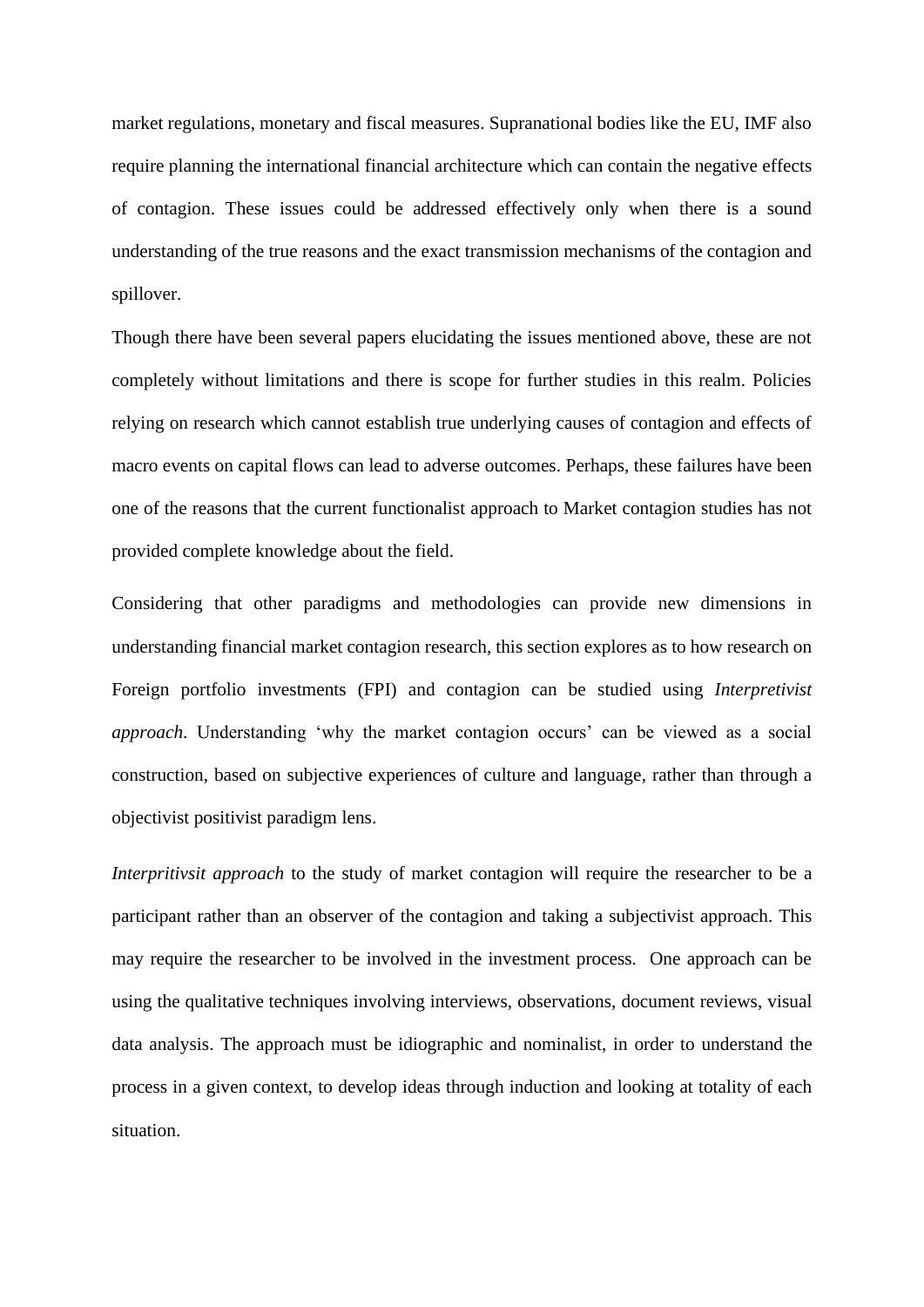The mapping methods can be used to identify various stakeholders like investors (retail, institutional investors, hedge funds, pension funds and others), media, industry, government and other regulatory bodies. The study must be multidimensional which includes, and not limited to studying actions and policies, information dissemination processes, investigating factors involving human psychology like herd mentality. Idiographic methods are suitable to study these aspects.

The interpretivist approach will be to understand the aggregate behaviour of market participants (FPI, retail investors and other Institutional investors), financial contagion together with political, social and ethical issues. Universal theories and rules of finance are not considered as valid for this approach. A combination of Ethnomethodology, hermeneutic, Multiple participant meanings, Social and historical construction and dialectical methodologies would be appropriate.

### **(F) Conclusion**

The research in finance is dominated by the positivist paradigm. Literature on financial theories and in topics related to financial market contagion research are skewed towards functionalismpositivism. However, according to Findlay and Williams (1980) it would be a normative judgement to resist that positivist approach should be employed in finance. This opens a very wide unexplored domain in which the financial theories can be developed, understood or critiqued using non-positivist paradigms. For most of the research on foreign portfolio investment implications and financial market contagion, the objective of the study and methodologies are based on functionalism, with a positivist epistemology using model building, testing hypothesis and deductive reasoning. It is required to take a different paradigmatic approach to explore the possibilities of adding to the knowledge of understanding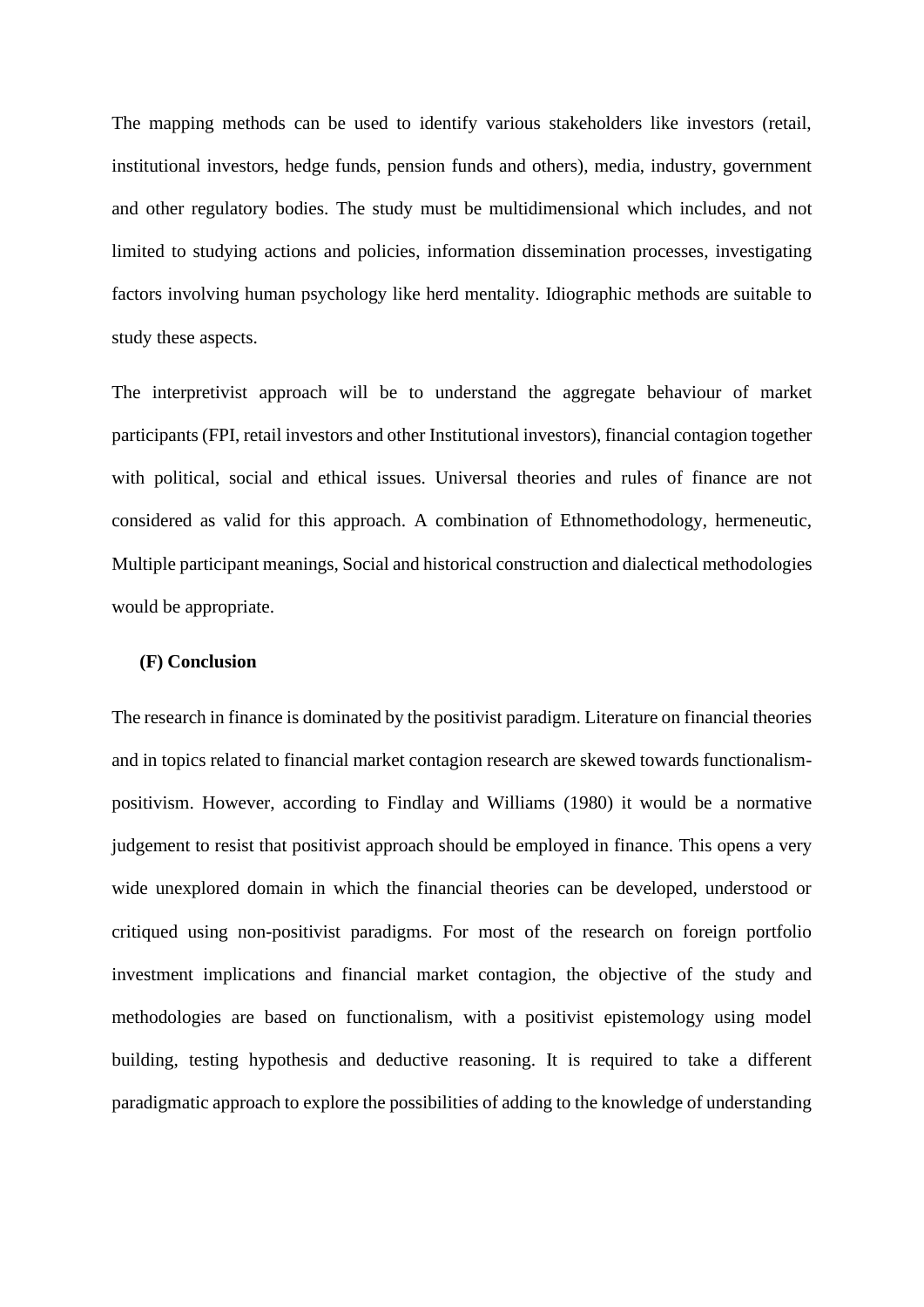market contagion. This paper provides inputs for how the contagion research can be conducted

using an interpretivist approach.

# **References**

- Aalto, P. (2014) 'Energy market integration and regional institutions in east Asia'. *Energy Policy,* 74 91-100.
- Ali , R., Afzal, M. and June, J. (2012) 'Impact of global financial crisis on stock markets: Evidence from Pakistan and India'. *Journal of Business Management and Economics* 3(7), pp. 275-282.
- Amihud, Y. and Mendelson, H. (1986) 'Asset pricing and the bid- ask spread'. *Journal of Financial Economics,* 17 (2), pp. 223-249.
- Ardalan, K. (2000) 'The academic field of finance and paradigm diversity'. *Southern Business Review,* 26 (1), pp. 21-31.

Ardalan, K. (2001) 'On the role of paradigms in the field of finance.(MANUSCRIPTS)'. *Academy of Accounting and Financial Studies Journal,* 5 (1), pp. 1.

Ardalan, K. (2003) 'Theories and controversies in finance: a paradigmatic overview'. *International Journal of Social Economics,* 30 (1/2), pp. 199-208.

- Ardalan, K. (2004) 'On the theory and practice of finance'. *International Journal of Social Economics,* 31 (7/8), pp. 684-705.
- Ardalan, K. (2007) 'Markets: a paradigmatic look'. *International Journal of Social Economics,* 34 (12), pp. 943-960.
- Atanasov, V.A. and Black, B.S. (2016) 'Shock-Based Causal Inference in Corporate Finance and Accounting Research'. *Critical Finance Review,* 5 207-304.
- Aït-Sahalia, Y., Cacho-Diaz, J. and Laeven, R.J.A. (2015) 'Modeling financial contagion using mutually exciting jump processes'. *Journal of Financial Economics,* 117 (3), pp. 585-606.
- Bartram, S.M., Brown, G.W. and Hund, J.E. (2007) 'Estimating systemic risk in the international financial system'. *Journal of Financial Economics,* 86 (3), pp. 835-869.
- Berger, T. and Pozzi, L. (2013) 'Measuring time-varying financial market integration: An unobserved components approach'. *Journal of Banking and Finance,* 37 (2), pp. 463-473.

Bettner, M., McGoun, E. and Robinson, C. (1994) 'The case for qualitative research in finance'. *International Review of Financial Analysis,* 3 (1), pp. 1-18.

- Bianconi, M., Yoshino, J.A. and Machado de Sousa, M.O. (2013) 'BRIC and the U.S. financial crisis: An empirical investigation of stock and bond markets'. *Emerging Markets Review,* 14 76-109.
- Black, F. and Scholes, M. (1973) 'The Pricing of options and corporate liabilities.'. *The Journal of Political Economy,* 81 (3), pp. 637.
- Bondt, W.F.M. and Thaler, R. (1985) 'Does the Stock Market Overreact?'. *Journal of Finance,* 40 (3), pp. 793-805.
- Bouaziz, Selmi and Boujelbene (2012) 'Contagion effect of the subprime financial crisis: evidence of DCC multivariate GARCH models'. *European Journal of Economics, Finance and Administrative Sciences,* 44.
- Burrell, G. (2005) *Sociological paradigms and organisational analysis : elements of the sociology of corporate life.* Aldershot: Aldershot : Ashgate.
- Celık, S. (2012) 'The more contagion effect on emerging markets: The evidence of DCC- GARCH model'. *Economic Modelling,* 29 (5), pp. 1946-1959.
- Cho and Parhizgari (2008) 'East Asian financial contagion under DCC-GARCH'. *International Journal of Banking and Finance,* 6 (1), pp.
- Coudert, V. (2010) 'Contagion inside the credit default swaps market: The case of the GM and Ford crisis in 2005'. *Journal of International Financial Markets, Institutions & Money,* 20 (2), pp. 109-135.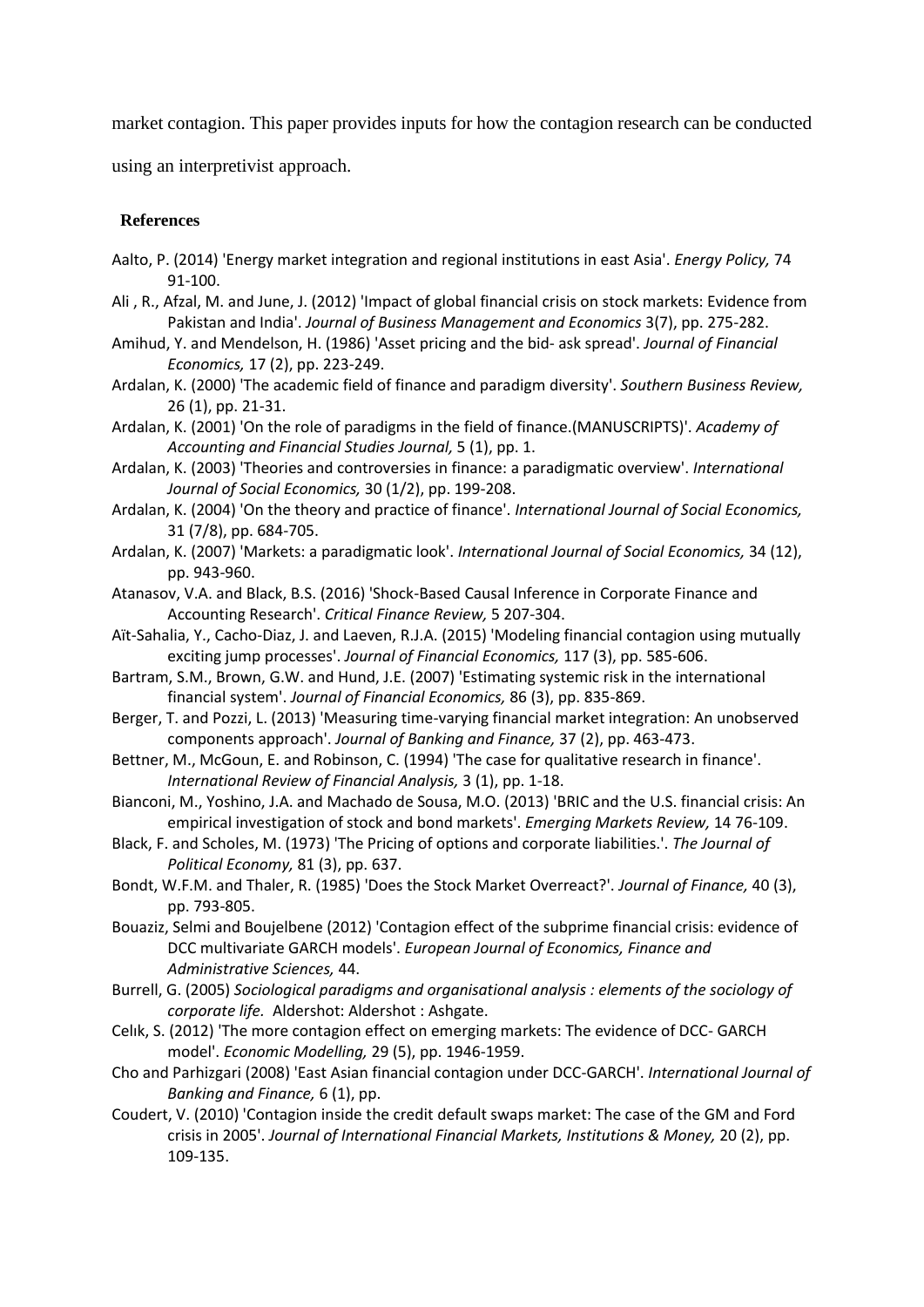- Coudert, V. and Gex, M. (2008) 'Contagion in the Credit Default Swap Market: the case of the GM and Ford Crisis in 2005'. *IDEAS Working Paper Series from RePEc*.
- de Braganca, G.G.F., de Sales Pessoa, M. and Rocha, K. (2014) 'Brazilian regulatory interventions, volatility and contagion: a VIRF analysis/Intervencoes regulatorias, volatilidade e contagio: uma analise VIRF.(texto en portugues)(VIRF, volatility impulse response function)(Ensayo)'. 12 (3), pp. 385.
- De Long, J. *et al.* (1990) 'Noise Trader Risk in Financial Markets'. *The Journal of Political Economy,* 98 (4), pp. 703.
- Del Brio, E.B., Mora-Valencia, A. and Perote, J. (2014) 'VaR performance during the subprime and sovereign debt crises: An application to emerging markets'. *Emerging Markets Review,* 20 23-41.
- Donnell, L., Kramar, R. and Dyball, M. (2013) 'Complementing a positivist approach to investment analysis with critical realism'. *Qualitative Research in Financial Markets,* 5 (1), pp. 6-25.
- Dooley, M. and Hutchison, M. (2009) 'Transmission of the U.S. subprime crisis to emerging markets: Evidence on the decoupling– recoupling hypothesis'. *Journal of International Money and Finance,* 28 (8), pp. 1331-1349.
- Dungey, M. *et al.* (2006) 'Contagion in international bond markets during the Russian and the LTCM crises'. *Journal of Financial Stability,* 2 (1), pp. 1-27.
- Engle, R. (2002) 'Dynamic Conditional Correlation: A Simple Class of Multivariate Generalized Autoregressive Conditional Heteroskedasticity Models'. *Journal of Business & Economic Statistics,* 20 (3), pp. 339-351.
- Findlay, M. and Williams, E. (1980) 'A Positivist Evaluation of the New Finance'. *Financial Management (pre-1986),* 9 (2), pp. 7.
- Gaarder, J. (1994) Sophie's world : a novel about the history of philosophy. 1st ed.. edn. New York: New York : Farrar, Straus and Giroux.
- Garg, R. and Dua, P. (2014) 'Foreign Portfolio Investment Flows to India: Determinants and Analysis'. *World Development,* 59 16-28.
- Gendron, Y. and Smith-Lacroix, J.-H. (2015) 'The global financial crisis: Essay on the possibility of substantive change in the discipline of finance'. *Critical Perspectives on Accounting,* 30 83- 101.
- 'Global Financial Stability Report: Financial Stress and Deleveraging Macrofinancial Implications and Policy'*.* (2008).
- 'Global Financial Stability Report: Responding to the Financial Crisis and Measuring Systemic Risk'*.* (2009).
- Goncalves, W., Jr. and Eid, W., Jr. (2016) 'Determinants of foreign portfolio investment in the Brazilian stock market/Determinantes do investimento estrangeiro no mercado de capitais brasileiro.(Ensayo)'. *Revista Brasileira de Financas,* 14 (2), pp. 189.
- Guba, E. and Lincoln, Y. (1994) 'Competing paradigms in qualitative research*'*. In*:* Lincoln, Y.S., Norman K (ed.) *Handbook of qualitative research.* London: Sage, pp. 105-117.
- Harré, R. (1987) 'Enlarging the paradigm'. *New Ideas in Psychology,* 5 (1), pp. 3-12.
- Hertel, T.W., Ramankutty, N. and Baldos, U.L.C. (2014) 'Global market integration increases likelihood that a future African Green Revolution could increase crop land use and CO2 emissions'. *Proceedings of the National Academy of Sciences of the United States of America,* 111 (38), pp. 13799.
- Jacob, T. (2013) 'Foreign Portfolio Investment and Its Impact on Indian Capital Market'. *Journal of Commerce & Management Thought,* 4 (1), pp. 147-168.
- Jagannathan, R. and Wang, Z. (1996) 'The Conditional CAPM and the Cross‐ Section of Expected Returns'. *Journal of Finance,* 51 (1), pp. 3-53.
- Jayech, S. (2016) 'The contagion channels of July–August-2011 stock market crash: A DAG-copula based approach'. *European Journal of Operational Research,* 249 (2), pp. 631-646.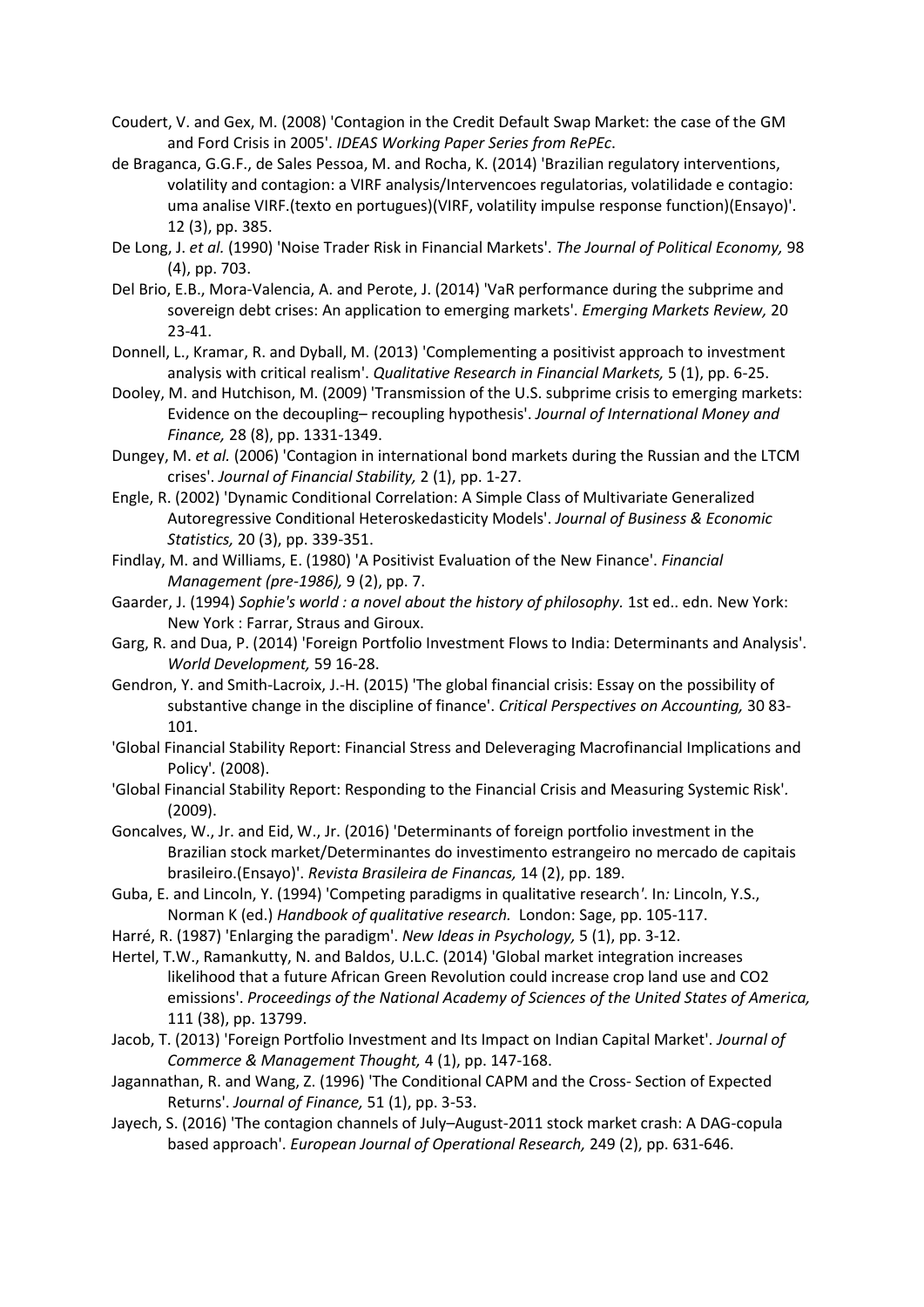- Jayne, B. (2010) 'Postpositivism and Accounting Research : A ( Personal) Primer on Critical Realism'. *Australasian Accounting,* 4 (4), pp. 3-25.
- Jensen, M.C. and Meckling, W.H. (1976) 'Theory of the firm: Managerial behavior, agency costs and ownership structure'. *Journal of Financial Economics,* 3 (4), pp. 305-360.
- Jin, X. and An, X. (2016) 'Global financial crisis and emerging stock market contagion: A volatility impulse response function approach'. *Research in International Business and Finance,* 36 179-195.
- Johansen, S. (1988) 'Statistical analysis of cointegration vectors'. *Journal of Economic Dynamics and Control,* 12 (2), pp. 231-254.
- Kasa, K. (1992) 'Common stochastic trends in international stock markets'. *Journal of Monetary Economics,* 29 (1), pp. 95-124.
- Kenourgios, D. and Padhi, P. (2012) 'Emerging markets and financial crises: Regional, global or isolated shocks?'. *Journal of Multinational Financial Management,* 22 (1-2), pp. 24-38.
- Khan, M.I. and Banerji, A. (2015) 'Relationship between FDI and FII/ FPI: a case study of India.(foreign direct investment)(foreign institutional investment)(foreign portfolio investment)(Abstract)'. 14 (2), pp. 91.
- Kim, W., Sung, T. and Wei, S.J. (2011) 'Does corporate governance risk at home affect investment choices abroad?'. *J. Int. Econ.,* 85 (1), pp. 25-41.
- Kodres, L.E. and Pritsker, M. (2002) 'A Rational Expectations Model of Financial Contagion'. *Journal of Finance,* 57 (2), pp. 769-799.
- Kuhn, T.S. (1996) *The structure of scientific revolutions.* 3rd ed.. edn. Chicago, Ill.: Chicago, Ill. : University of Chicago Press.
- Leroy, S. and Porter, R. (1981) 'THE PRESENT- VALUE RELATION: TESTS BASED ON IMPLIED VARIANCE BOUNDS'. *Econometrica (pre-1986),* 49 (3), pp. 555.
- Levy, H. (1978) 'Equilibrium in an imperfect market: a constraint on the number of securities in the portfolio'. *American Economic Review,* 68 643.
- Lhost, J. (2004) '*The Cause, Effects, and Implications of Financial Contagion'*. Jonathan Lhost's entry for "The 2004 Moffatt Prize in Economic Writing".
- Maali, B. and Jaara, O. (2014) 'Reality and Accounting: The Case for Interpretive Accounting Research'. *International Journal of Accounting and Financial Reporting,* 4 (1), pp.
- Mackenzie, N. and Knipe, S. (2006) 'Research dilemmas: Paradigms, methods and methodology'. 16 (12), pp. 193-205.
- Malkiel, B.G. and Fama, E.F. (1970) 'Efficient Capital markets: A Review of Theory and empirical work.'. *Journal of Finance,* 25 (2), pp. 383-417.
- Markie, P. (2017) '*Rationalism vs. Empiricism'*. *In:* Zalta, E.N. (ed.) *The Stanford Encyclopedia of Philosophy*.
- Markowitz, H. (1952) 'Portfolio Selection'. *Journal of Finance,* 7 (1), pp. 77-91.
- Masih, A.M.M. and Masih, R. (1999) 'Are Asian stock market fluctuations due mainly to intra-regional contagion effects? Evidence based on Asian emerging stock markets'. *Pacific-Basin Finance Journal,* 7 (3), pp. 251-282.
- McGoun, E.G. (1992) 'On knowledge of finance'. *International Review of Financial Analysis,* 1 (3), pp. 161-177.
- Merton, R. (1975) 'Theory of Finance from the perspective of continuous time.'. *Journal of Financial and Quantitative Analysis,* 10 (4), pp. 659.
- Modigliani, F. and Miller, M. (1958) 'The Cost of Capital, Corporation Finance and the Theory of Investment'. *The American Economic Review,* 48 (3), pp. 261.
- Morgan, G. and Smircich, L. (1980) 'The Case for Qualitative Research'. *Academy of Management. The Academy of Management Review,* 5 (4), pp. 491.
- Oberholzer, N. and Venter, P. (2015) 'Univariate GARCH Models Applied to the JSE/ FTSE Stock Indices'. *Procedia Economics and Finance,* 24 491-500.